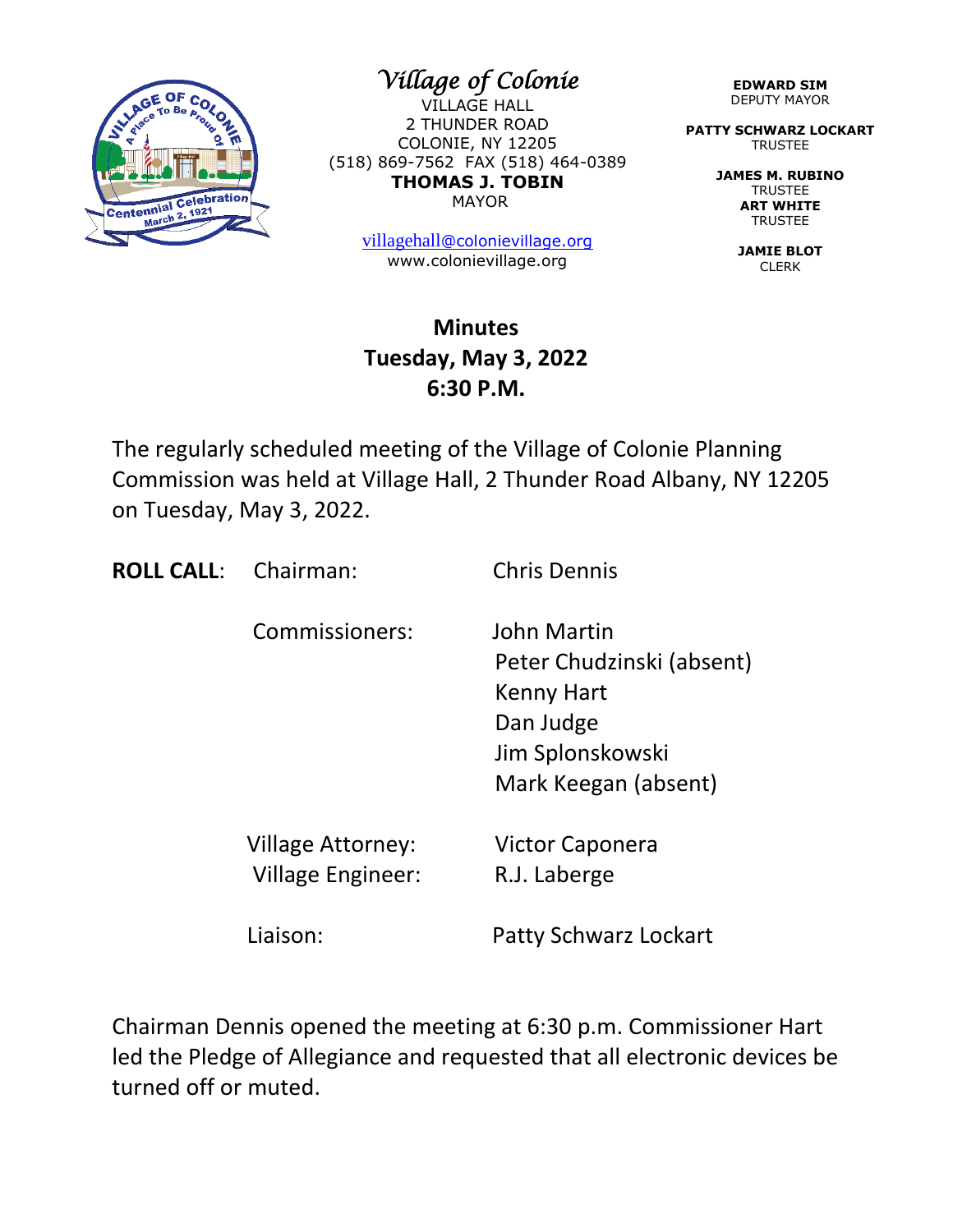The Commission reviewed the regular meeting minutes from April 19, 2022. Commissioner Martin made a motion to approve the minutes as amended. Commissioner Hart seconded the motion.

**VOTE**: unanimous to approve the April 19, 2022, meeting minutes as amended.

### **Change of Occupancy 20 Petra Lane Section 2 Cocca's Retail Merchandising LTD.**

Mr. Cocca and Mr. Clark were present to answer questions regarding the Change of Occupancy. Mr. Clark stated that due to COVID there is a need to inventory product. Mr. Cocca stated that they are ordering product ahead to have items in stock. Commissioner Martin asked Mr. Cocca if they were relocating the business. Mr. Cocca stated that they need additional warehouse space and office space. The current location will remain open. In addition to the warehouse space the service repair will be located at 20 Petra Lane. Mr. Cocca stated there will be no outside storage and it will help with parking at the current site by moving the repair service. Commissioner Hart asked how many service trucks will be on the property. Mr. Cocca stated five. Commissioner Judge asked if individuals will be bringing items to the site for repair. Mr. Cocca stated that parts will be located at the site and the scheduling will be done from the site but, individuals will not be bringing items to the site.

Commissioner Martin made a motion to approve the Change of Occupancy for Cocca's Retail Merchandising LTD with the condition that there be no outside storage. Commissioner Hart seconded the motion.

**VOTE**: Unanimous to approve.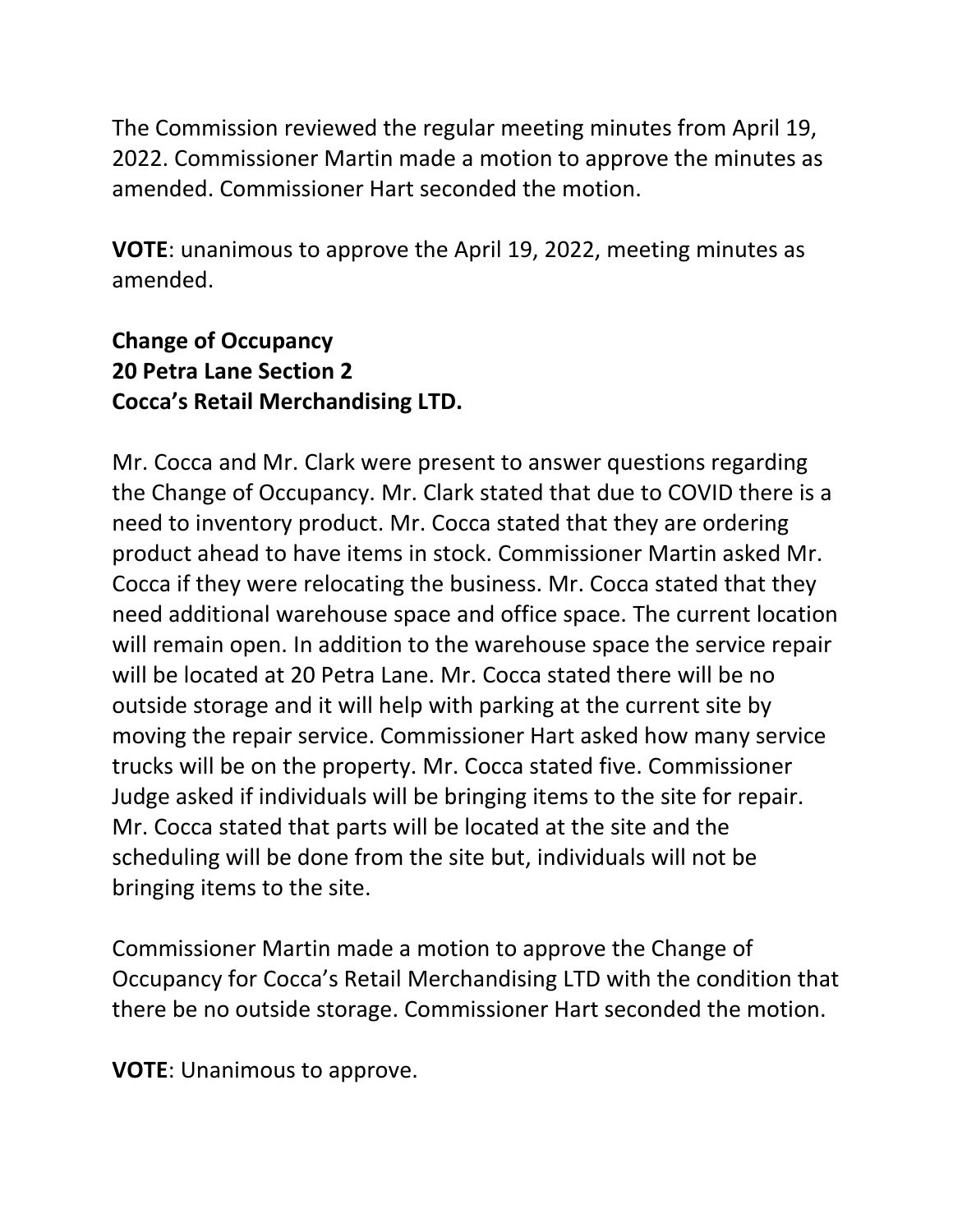#### **Discussion Cabinets to Go**

Village Engineer Laberge stated that 1691 Central Avenue, previously Village Auto Body Shop, had been sold and Cabinets to Go is interested in opening in this location. He has had preliminary discussions with the representative and a phone call/meeting needs to be scheduled with Chairman Dennis, Village Engineer Laberge and Cabinets to Go. Village Engineer Laberge will coordinate the call/meeting.

# **Discussion Fidens Brewing Company**:

The new Change of Occupancy Application that has been received was handed to all Commission members present. Chairman Dennis requested that all members review the packet for discussion at the next scheduled meeting on May 17, 2022. Attorney Caponera confirmed that the latest variance has been corrected to be an area variance rather than a use variance as originally presented to the Commission.

## **Discussion Cube Storage Trees**

Chairman Dennis and Commissioner Martin noted that the new trees shown on the submitted/approved plan were to be 3.5-to-5-inch caliber trees. It is not apparent that these trees meet those specifications. In addition, Chairman Dennis suggested that the trees that had been trimmed by Niagara Mohawk rather than be removed, be trimmed to allow for future growth and to shield the size of the building. Engineer Laberge stated he would relay this request to the owner of the property.

Commissioner Hart made a motion to adjourn the meeting at 7:00 pm. Commissioner Martin seconded the motion.

Respectfully Submitted,